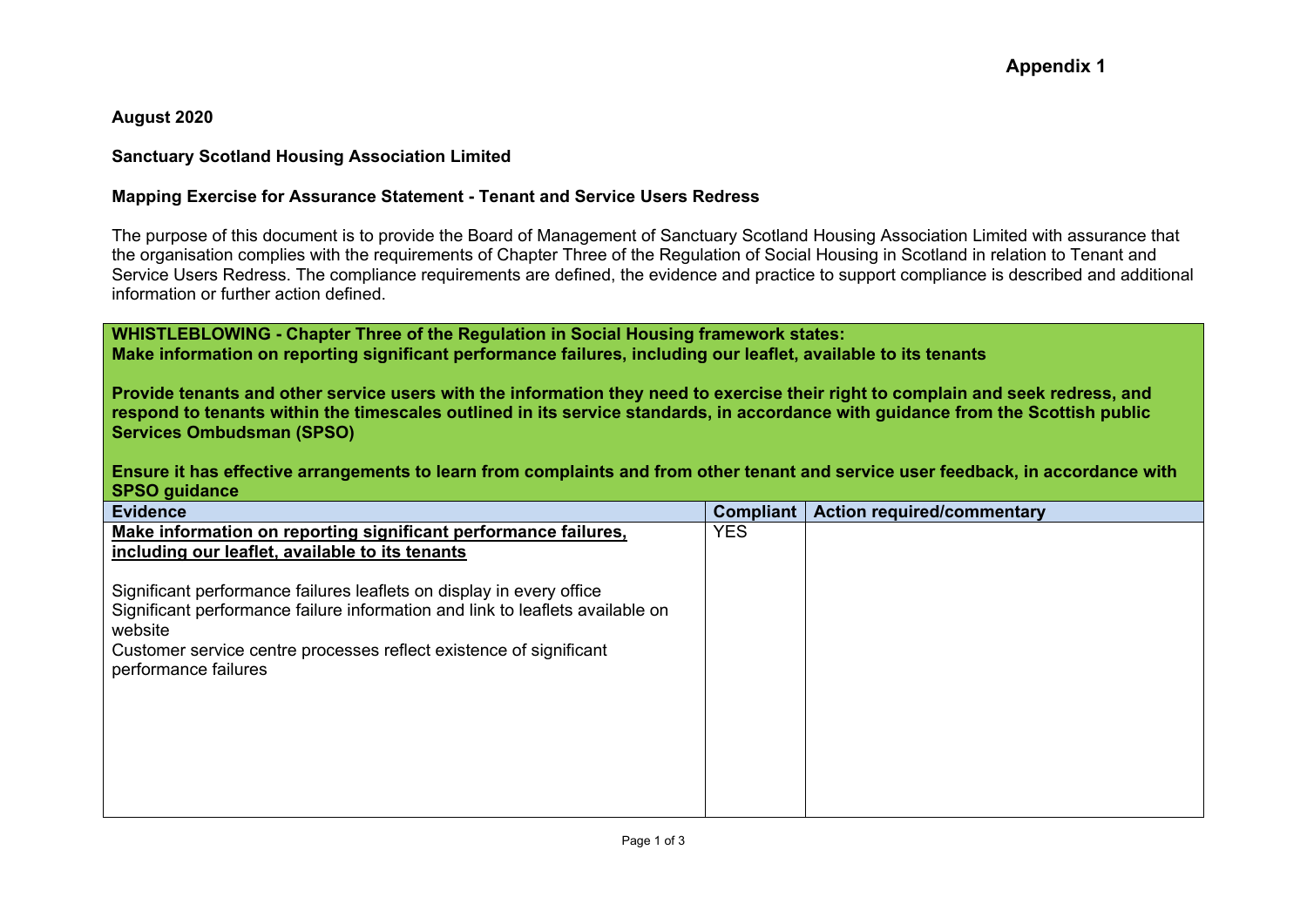## **Appendix 1**

|                                                                                                                                                | <b>YES</b> |                                                                                    |
|------------------------------------------------------------------------------------------------------------------------------------------------|------------|------------------------------------------------------------------------------------|
| Provide tenants and other service users with the information they need<br>to exercise their right to complain and seek redress, and respond to |            | Head of Housing and Policy and Equalities<br>Manager attended the SPSO briefing on |
|                                                                                                                                                |            |                                                                                    |
| tenants within the timescales outlined in its service standards, in                                                                            |            | complaints handling in February 2020. The                                          |
| accordance with guidance from the Scottish public Services                                                                                     |            | Complaints Handling policy and procedure has                                       |
| <b>Ombudsman (SPSO)</b>                                                                                                                        |            | duly been updated in accordance with the new                                       |
|                                                                                                                                                |            | SPSO model complaints handling guidance and is                                     |
| Customer contact, complaints handling and compensation policy sets<br>$\bullet$                                                                |            | due for Board approval in October 2020 (Area                                       |
| out approach that meets SPSO requirements                                                                                                      |            | Committee approval in August).                                                     |
| A complaints leaflet is available that summarises this and is available<br>$\bullet$                                                           |            |                                                                                    |
| in every office and on our website. The leaflet is provided at the point                                                                       |            |                                                                                    |
| that a complaint is acknowledged to ensure that complainants are                                                                               |            |                                                                                    |
| aware of their rights with respect to escalation and resolution of                                                                             |            |                                                                                    |
| complaints through internal and external avenues.                                                                                              |            |                                                                                    |
| For Factored owners the statement of service sets out how<br>$\bullet$                                                                         |            |                                                                                    |
| complaints will be dealt with                                                                                                                  |            |                                                                                    |
| Staff receive training on the complaints process and are all aware of<br>$\bullet$                                                             |            |                                                                                    |
| the process, this is highlighted during induction for relevant staff.                                                                          |            |                                                                                    |
| Staff regularly handling complaints have undertaken the SPSO online                                                                            |            |                                                                                    |
| training courses as published on the Valuing Complaints website to                                                                             |            |                                                                                    |
| ensure that they continue to delivery expected levels of customer                                                                              |            |                                                                                    |
| service,                                                                                                                                       |            |                                                                                    |
| One Sanctuary allows complaint interaction to be recorded and                                                                                  |            |                                                                                    |
| tracked through to completion.                                                                                                                 |            |                                                                                    |
|                                                                                                                                                |            |                                                                                    |
| Business Information reports provide performance reporting to allow<br>$\bullet$                                                               |            |                                                                                    |
| staff to monitor complaints handling and ensure that these are                                                                                 |            |                                                                                    |
| responded to in a timely way.                                                                                                                  |            |                                                                                    |
| Central complaints team dedicated to dealing with complaints at the<br>$\bullet$                                                               |            |                                                                                    |
| second stage of the process to ensure that investigations are                                                                                  |            |                                                                                    |
| independent of operational teams.                                                                                                              |            |                                                                                    |
| Every response letter explains complainants rights with respect to<br>$\bullet$                                                                |            |                                                                                    |
| escalation to the next stage and if appropriate highlights the next                                                                            |            |                                                                                    |
| steps and options should they wish to pursue their complaint further                                                                           |            |                                                                                    |
| The approach to goodwill and compensation payments clearly defined                                                                             |            |                                                                                    |
| in the Group's compensation guidance, appended to the policy and                                                                               |            |                                                                                    |
| procedure.                                                                                                                                     |            |                                                                                    |
|                                                                                                                                                |            |                                                                                    |
|                                                                                                                                                |            |                                                                                    |